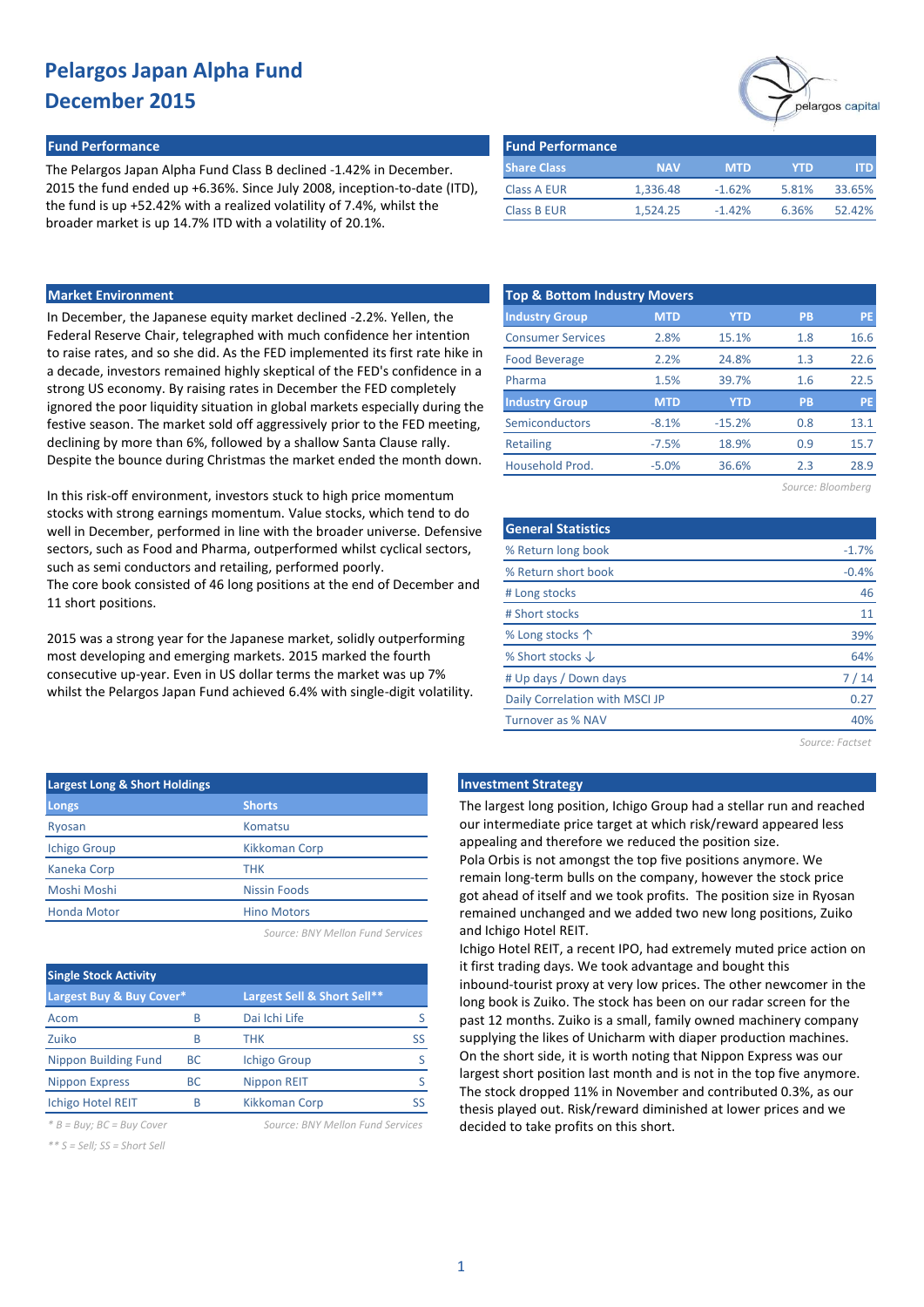#### **Investment Strategy**

In December Ichigo Group was again the best contributor. In the forth quarter of 2015 the stock rallied 37%, and +65% from its September lows, and contributed about 120bps in the last quarter.

The very timely purchase of Ichigo Hotel REIT added some 20 basispoints as the stock rallied 26% despite the market declining by 2%.

Unfortunately, Ryosan gave back some of its strong gains from last month. In November, the stock jumped 11% due to the buy back announcement which we considered a very strong vote of confidence by management. However, in the recent market related sell-off the stock participated and declined 4%.

The worst stock in December was Sumco. Our investment thesis was rejected, at least in the short term, and with the stock declining below our stop loss we decided to exit. Sumco, together with Shin Etsu, dominates 200mm and 300mm wafer production, which is a capital intensive, cyclical business with commodity type character. The two players became very disciplined in terms of capacity addition, however both companies have failed so far to achieve price increases. With the stock down 60% from last years high and after having met the company to discuss our thesis we found the risk/reward attractive. The stock dropped another 45% from its December highs.









*Source: Factset\**



|                     | <b>Top Gainers &amp; Losers</b> |        |                   |  |         |  |  |  |  |  |  |
|---------------------|---------------------------------|--------|-------------------|--|---------|--|--|--|--|--|--|
| <b>Gainers</b>      |                                 | $CTR*$ | <b>Losers</b>     |  | $CTR*$  |  |  |  |  |  |  |
| <b>Ichigo Group</b> |                                 | 0.4%   | <b>Sumco Corp</b> |  | $-0.5%$ |  |  |  |  |  |  |
| Ichigo Hotel REIT L |                                 | 0.2%   | Moshi Moshi       |  | $-0.3%$ |  |  |  |  |  |  |
| <b>Alpine Elec</b>  |                                 | 0.1%   | Chiyoda Co        |  | $-0.3%$ |  |  |  |  |  |  |
| Ibiden Co           | ς                               | 0.1%   | Pola Orbis        |  | $-0.2%$ |  |  |  |  |  |  |
| <b>Kaneka Corp</b>  |                                 | 0.1%   | Ryosan            |  | $-0.2%$ |  |  |  |  |  |  |

*\*CTR = Contribution Source: Factset*



*Source: UBS PAS*

On a daily basis we track a number of style factors based on our proprietary quant model. This helps us to detect dislocation within the market. In addition, it helps our understanding of style trends and investor's behavior in Japan.

In December, value factor performance was just flat. The price-to-book factor had a bit of a bounce, but overall 2015 turned out to be a lackluster year for value. The best performing value factor was Free-Cash flow Yield (FCF), followed by dividend yield (Div Yld).

In December, price momentum continued to perform strongly as did earnings revisions. It seemed investors are agnostic to valuation and, with so much government involvement distorting market based signals, investors invest in what has worked and extrapolate earnings trends.

The long book's 9-month price momentum is 10.2%, whilst the short book's 9-month price momentum is -5%. A rather distinct momentum spread, nevertheless the P/B of the long book is 1.7x compared to 2.0x for the short book. Dividend yield of the long book is equal to the short book and EV/EBITDA of the long book is 8.2x compared to 10.9x for the short book.

The beta and volatility of the long book is significantly lower compared to the short book.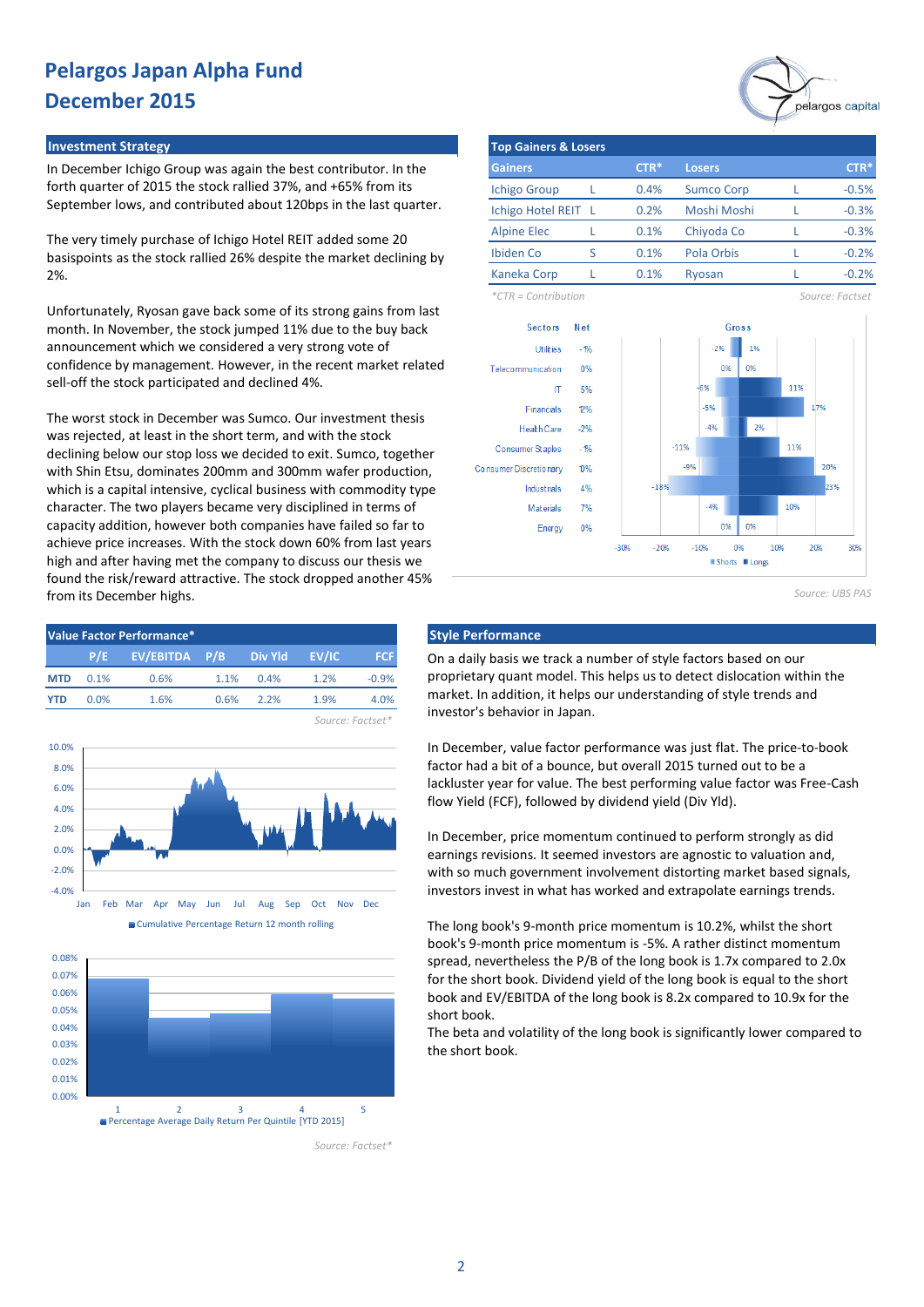#### **Risk Measurement and Management**

The chart below shows the rolling 12-month net and gross exposure for the fund. The exposures are shown as 10 (trading) days moving averages.

Over the past 12 months the gross exposure ranged between 150-180%, and stood again at 170% gross exposure at the end of December. Early December we bought Nikkei puts February strike 19500. Including this sizeable put option to hedge out market risk, the delta adjusted gross exposure was 193%.

The net exposure stood at 36.5% at the end of December, markedly lower compared to 52% the prior month. On a delta adjusted basis, thus including the put option, the net exposure was a mere 13%. The ex-ante volatility dropped from above 11.3% at the end of November to 8.0% at the end of December. The ex-ante beta was just 0.2.



|                        | pelargos capital |                 |  |  |  |
|------------------------|------------------|-----------------|--|--|--|
| <b>Fund Overview</b>   |                  |                 |  |  |  |
|                        | Long             | <b>Short</b>    |  |  |  |
| Price to Earnings (PE) | 18.8             | 21.1            |  |  |  |
| EV/EBITDA              | 8.2              | 10.9            |  |  |  |
| Price to Book (PB)     | 1.7              | 2.0             |  |  |  |
| <b>Dividend Yield</b>  | 1.8              | 1.8             |  |  |  |
| EV/IC                  | 1.0              | 1.8             |  |  |  |
| 1 month momentum       | 0.2              | $-2.4$          |  |  |  |
| 6 month momentum       | 2.1              | $-2.3$          |  |  |  |
| 9 month momentum       | 5.6              | $-7.4$          |  |  |  |
| Earnings momentum (1M) | 6.5              | $-9.3$          |  |  |  |
| Earnings momentum (3M) | 12.7             | $-12.9$         |  |  |  |
| <b>CFROI</b>           | 7.2%             | 8.6%            |  |  |  |
| Cash/MarketValue       | 31.5%            | 22.1%           |  |  |  |
|                        |                  | Source: Factset |  |  |  |
| <b>Style Exposure</b>  |                  |                 |  |  |  |
|                        | Long             | <b>Short</b>    |  |  |  |
| <b>Beta</b>            | 0.9              | 1.0             |  |  |  |
| <b>Volatility</b>      | 20.2%            | 21.3%           |  |  |  |
| Debt-to-equity         | 8%               | 26%             |  |  |  |
|                        |                  | Source: UBS PAS |  |  |  |

| <b>Risk Statistics Delta Adjusted</b>  |      |
|----------------------------------------|------|
| Volatility (ex-ante; 1yr daily data)   | 8.0% |
| Volatility (ex-ante; 5yr monthly data) | 6.8% |
| Var (99%, 5 days)                      | 1.8% |
| Beta (ex-ante)                         |      |
|                                        |      |

*Source: BNY Mellon Fund Services\* Source: GS and UBS PAS*

#### **Outlook**

*Strategic Framework - Outlook 1st half of 201*6

The six year bull cycle in global equities is over. Last year's correction was the initial leg down in a cyclical bear market. The FED induced policy divergence resulted in universal US dollar strength and drain on global US dollar liquidity. With such drastic tightening commodity prices collapse and commodity related credit suffered. This cycle is only mid way and will end with a major liquidity event. Investors across asset classes are in the process of re-pricing risk, not only economic risk but also liquidity risk. The period of central banks suppressing risk premia/volatility through monetary activism came to a halt. The price we pay for ultra low interest rates is capital mis-allocation and the current withdrawal of liquidity will show 'who is swimming naked'.

In our opinion, the 'normalization' of interest rates is built on the faulty assumption that the US economy can stand on its own feet. Due to central banks' monetary activism it is impossible to distinguish noise from signal. The US recovery seems asset price led and therefore a phony construct which easily unravels once asset prices revert. 2016 has all the hallmarks of a proper cyclical bear market. For the time being, the FED does not come to your rescue. Getting off the zero bound is easier said than done, as the Japanese found out a decade ago. Japan remains caught in the crosshairs of improving micro stories and being treated as a global, leveraged growth proxy.

#### *Tactical assessment – Outlook January 2016*

For the past 12 months we have continuously highlighted the devastating effects of misguided central banking activism. Zero interest rate policy has led to an 'to be expected' capital misallocation and now that the US FED attempted to start a rate hiking cycle, global liquidity tightened. The Japanese market reacts as it always did, as 'a warrant on global growth'. We remain cautious on all fronts and favor to be long domestic defensive businesses and short global cyclical in addition to extremely overpriced, high crowded momentum plays in the consumer staples space. Cyclical bear markets are difficult to trade as high volatility regimes means velocity down and back-up. In such an environment, investors get easily whipsawed and nimble position sizes becomes increasingly important. We are working on the shopping list in order to pick up the pieces once the sellers are in full panic.

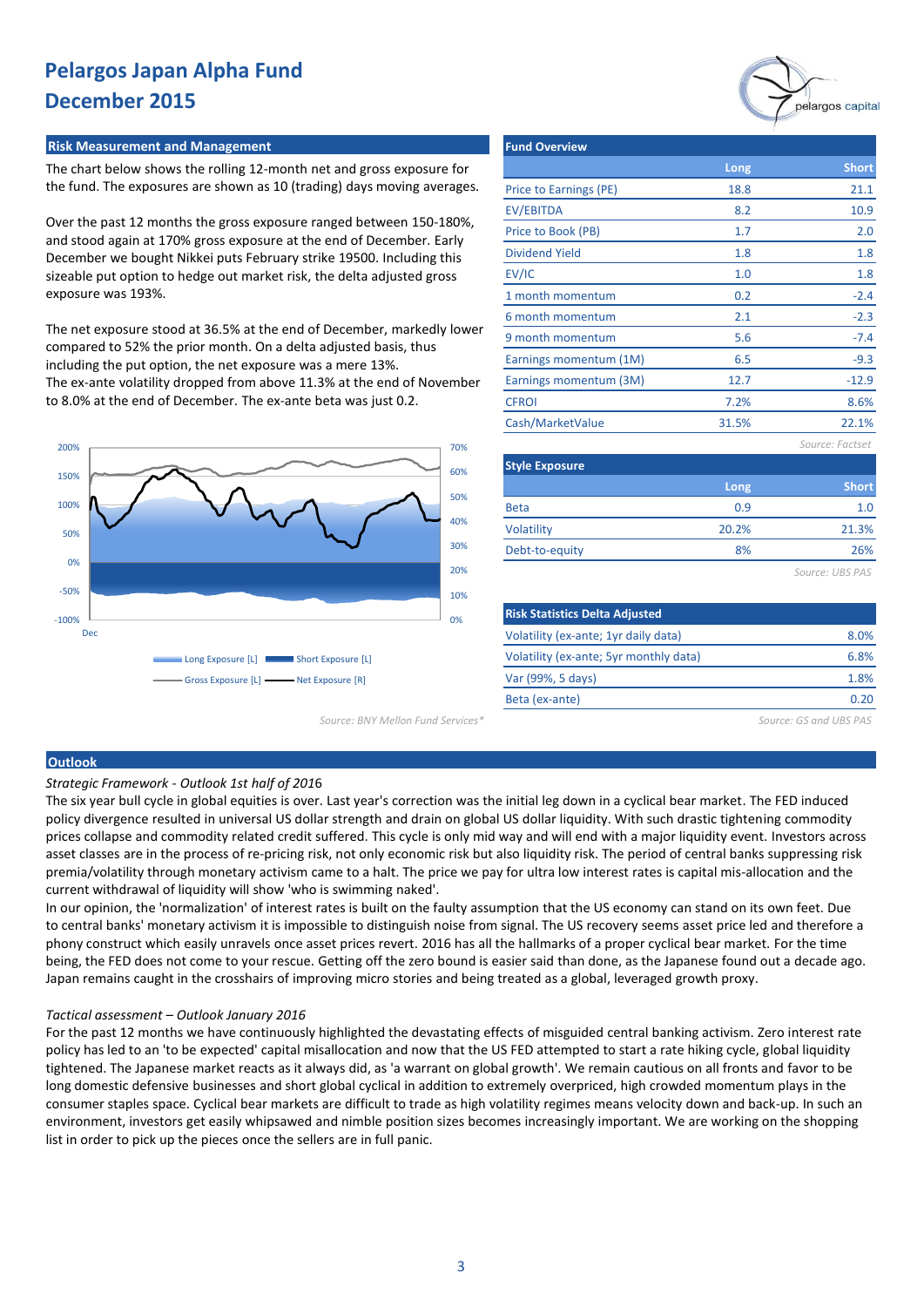

|                    | <b>Historic Fund Performance (Monthly)</b> |          |          |          |            |          |          |          |          |          |            |            |
|--------------------|--------------------------------------------|----------|----------|----------|------------|----------|----------|----------|----------|----------|------------|------------|
|                    | Jan                                        | Feb      | Mar      | Apr      | <b>May</b> | Jun      | Jul      | Aug      | Sep      | Oct      | <b>Nov</b> | <b>Dec</b> |
| <b>Class A EUR</b> |                                            |          |          |          |            |          |          |          |          |          |            |            |
| 2015               | $-1.28%$                                   | 4.85%    | $-0.32%$ | 3.21%    | 2.54%      | $-1.63%$ | $-3.07%$ | $-3.05%$ | 2.42%    | 1.83%    | 2.16%      | $-1.62%$   |
| 2014               | $-3.21%$                                   | $-0.64%$ | $-0.59%$ | $-1.03%$ | $-2.28%$   | 1.40%    | 0.19%    | $-0.64%$ | 2.01%    | $-1.94%$ | $-1.28%$   | 0.92%      |
| 2013               | 4.99%                                      | $-0.58%$ | 6.55%    | 6.10%    | $-1.05%$   | $-0.78%$ | 0.26%    | $-0.91%$ | 1.08%    | $-0.79%$ | 1.35%      | 1.61%      |
| 2012               | $-1.43%$                                   | 3.77%    | 1.31%    | $-1.26%$ | $-3.88%$   | 1.72%    | 0.79%    | 0.89%    | 1.28%    | 0.54%    | 2.53%      | 3.78%      |
| 2011               | 0.84%                                      | $-0.06%$ | $-1.56%$ | 0.10%    | $-0.19%$   | 0.38%    | $-0.01%$ | $-3.68%$ | 0.64%    | $-0.41%$ | $-2.64%$   | 1.64%      |
| 2010               | 0.65%                                      | $-0.25%$ | 3.27%    | 3.16%    | $-2.71%$   | $-1.27%$ | 1.12%    | $-0.39%$ | 0.82%    | 1.03%    | 1.28%      | 1.75%      |
| 2009               | 0.35%                                      | 1.62%    | $-0.76%$ | $-0.71%$ | 0.98%      | 1.03%    | $-1.84%$ | 2.07%    | $-1.61%$ | $-0.40%$ | $-3.37%$   | 3.19%      |

#### **Class B EUR**

| 2015 | $-1.24%$ | 4.89%    | $-0.27%$ | 3.25%    | 2.57%    | $-1.67%$ | $-2.94%$ | $-3.01%$ | 2.46%    | 1.88%    | 2.06%    | $-1.42%$ |
|------|----------|----------|----------|----------|----------|----------|----------|----------|----------|----------|----------|----------|
| 2014 | $-3.16%$ | $-0.60%$ | $-0.56%$ | $-0.99%$ | $-2.24%$ | 1.44%    | 0.23%    | $-0.60%$ | 2.06%    | $-1.89%$ | $-1.24%$ | 0.96%    |
| 2013 | 5.35%    | $-0.58%$ | 6.98%    | 6.48%    | $-1.07%$ | $-0.78%$ | 0.31%    | $-0.92%$ | 1.18%    | $-0.80%$ | 1.46%    | 1.73%    |
| 2012 | $-1.38%$ | 3.81%    | 1.35%    | $-1.21%$ | $-3.83%$ | 1.76%    | 0.84%    | 0.93%    | 1.32%    | 0.58%    | 2.50%    | 4.06%    |
| 2011 | 0.93%    | $-0.03%$ | $-1.55%$ | 0.14%    | $-0.14%$ | 0.42%    | 0.03%    | $-3.63%$ | 0.69%    | $-0.38%$ | $-2.60%$ | 1.68%    |
| 2010 | 0.73%    | $-0.23%$ | 3.52%    | 3.39%    | $-2.83%$ | $-1.31%$ | 1.23%    | $-0.37%$ | 0.91%    | 1.13%    | 1.40%    | 1.89%    |
| 2009 | 2.07%    | 1.67%    | $-0.73%$ | $-0.67%$ | 1.34%    | 1.13%    | $-1.93%$ | 2.24%    | $-1.68%$ | $-0.39%$ | $-2.99%$ | 2.84%    |
| 2008 |          |          |          |          |          |          | 0.96%    | $-1.35%$ | 1.40%    | 3.44%    | 0.52%    | 1.39%    |

| <b>Historic Fund Performance (Yearly)</b> |       |          |        |        |          |       |       |       |  |
|-------------------------------------------|-------|----------|--------|--------|----------|-------|-------|-------|--|
|                                           | 2015  | 2014     | 2013   | 2012   | 2011     | 2010  | 2009  | 2008  |  |
| <b>Class A EUR</b>                        | 5.81% | $-6.99%$ | 18.86% | 10.24% | $-4.96%$ | 8.66% | 0.36% |       |  |
| <b>Class B EUR</b>                        | 6.36% | $-6.52%$ | 20.57% | 10.95% | $-4.48%$ | 9.67% | 2.75% | 6.46% |  |

| <b>Fund Facts</b>                 |                              | <b>Fund Facts</b>                         |                                         |  |
|-----------------------------------|------------------------------|-------------------------------------------|-----------------------------------------|--|
| <b>Investment Manager</b>         | <b>Pelargos Capital</b>      | <b>Fund Size in EUR</b>                   | €90,622,724                             |  |
| <b>Legal Status</b>               | FGR (fund for joint account) | <b>Fund Size in USD</b>                   | \$98,434,403                            |  |
| <b>Fiscal Status</b>              | VBI (tax exempt)             | <b>Participations Outstanding Class A</b> | 236                                     |  |
| <b>Dividend Policy</b>            | Reinvestment                 | <b>Participations Outstanding Class B</b> | 59,247                                  |  |
| <b>Base Currency</b>              | <b>EUR</b>                   | <b>Minimum Subscription Class A</b>       | <b>EUR 10,000</b>                       |  |
| <b>ISIN Class A EUR</b>           | NL0009051887                 | <b>Minimum Subscription Class B</b>       | <b>EUR 10,000</b>                       |  |
| <b>ISIN Class B EUR</b>           | NL0001118015                 | <b>Dealing Day</b>                        | First business day of each month        |  |
| <b>Inception Date Class A EUR</b> | January 2009                 | <b>Subscription</b>                       | Any dealing day, 5 business days notice |  |
| <b>Inception Date Class B EUR</b> | <b>July 2008</b>             | <b>Redemption</b>                         | 15 business days notice                 |  |
|                                   |                              | <b>Management Fee Class A</b>             | 1.5%                                    |  |
| <b>Company Facts</b>              |                              | <b>Management Fee Class B</b>             | 1.0%                                    |  |
| <b>Firm AUM in EUR</b>            | € 212,661,278                | <b>Performance Fee Class A</b>            | 20% subject to High Watermark           |  |
| <b>Firm AUM in USD</b>            | \$230,992,681                | <b>Performance Fee Class B</b>            | 15% subject to High Watermark           |  |
|                                   |                              | <b>Early Redemption Fee</b>               | max 1% (accrues to Fund)                |  |
|                                   |                              | <b>Lock-up Class B</b>                    | 1 year                                  |  |